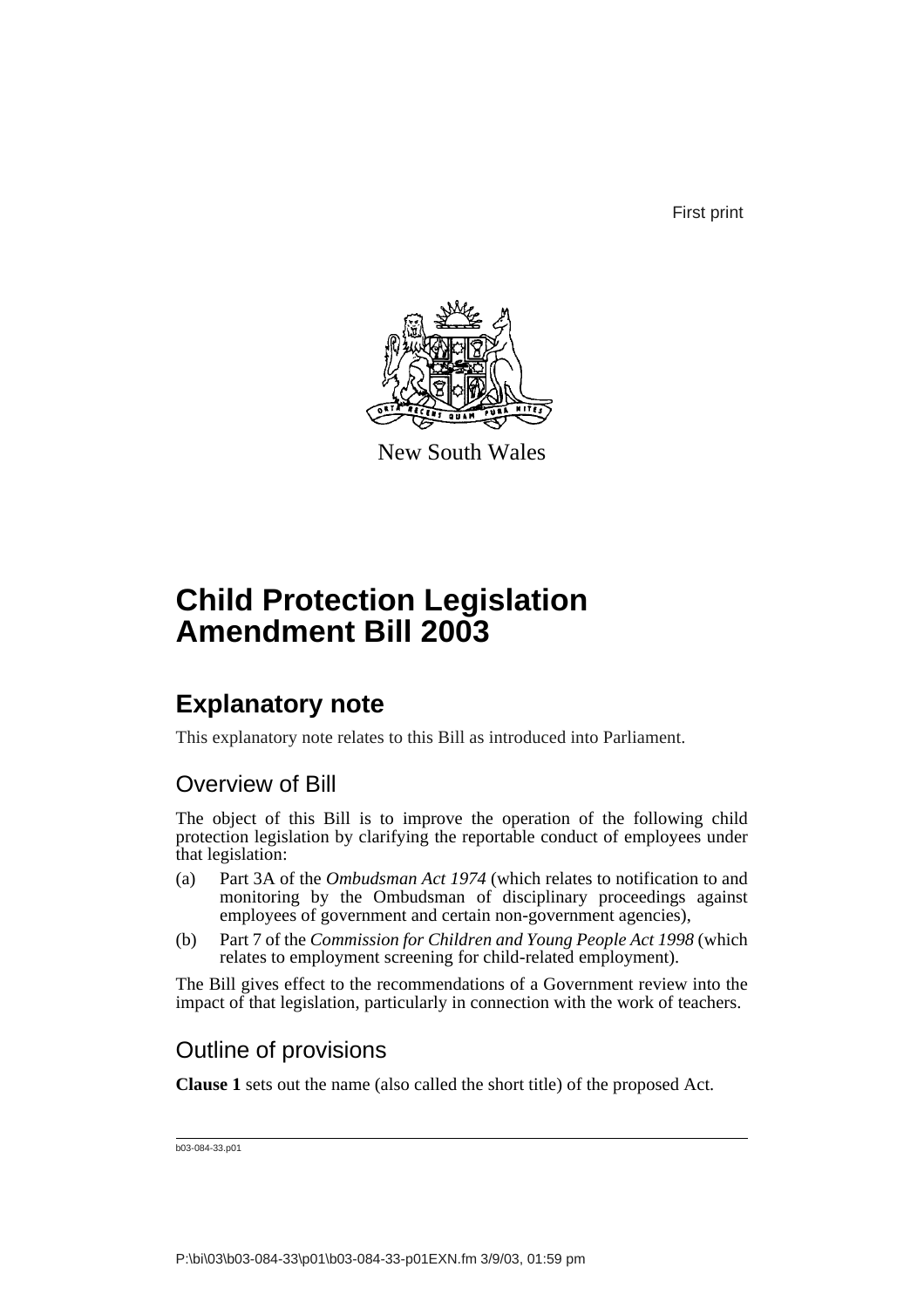Explanatory note

**Clause 2** provides for the commencement of the proposed Act on a day or days to be appointed by proclamation.

**Clause 3** is a formal provision that gives effect to the amendments to the *Ombudsman Act 1974* and the *Commission for Children and Young People Act 1998* set out in Schedules 1 and 2.

## **Schedule 1 Amendment of Ombudsman Act 1974**

Part 3A of the *Ombudsman Act 1974* provides for the notification to the Ombudsman of "child abuse allegations" and "child abuse convictions" against employees of designated government or non-government agencies that have children in their care and for the monitoring by the Ombudsman of investigations and the results of investigations into those matters.

**Schedule 1 [1] and [2]** replace the definition of *child abuse* and related definitions based on child abuse with a definition of *reportable conduct* and related definitions based on reportable conduct. The replacement definitions maintain the principal elements of the existing definitions, namely, any childrelated sexual offences or misconduct, any assault, ill-treatment or neglect of a child and any behaviour that causes psychological harm to a child. However, specific provision is made:

- (a) to exclude conduct that is reasonable for the purposes of the discipline, management or care of children, having regard to the age, maturity, health or other characteristics of the children and to any relevant codes of conduct or professional standards, and
- (b) to confirm the authority of the Ombudsman to exempt any class or kind of conduct from being reportable conduct.

Examples of conduct that would not constitute *reportable conduct* include (without limitation) touching a child in order to attract a child's attention, to guide a child or to comfort a distressed child; a school teacher raising his or her voice in order to attract attention or to restore order in the classroom; and conduct that is established to be accidental.

**Schedule 1 [3] and [4]** make consequential amendments.

**Schedule 1 [5] and [6]** restate, and extend to all the relevant provisions of Part 3A of the Principal Act, the authority of the Ombudsman to exempt any class or kind of conduct from being reportable conduct.

**Schedule 1 [7]** authorises the making of savings and transitional regulations consequent on the enactment of the proposed Act.

Explanatory note page 2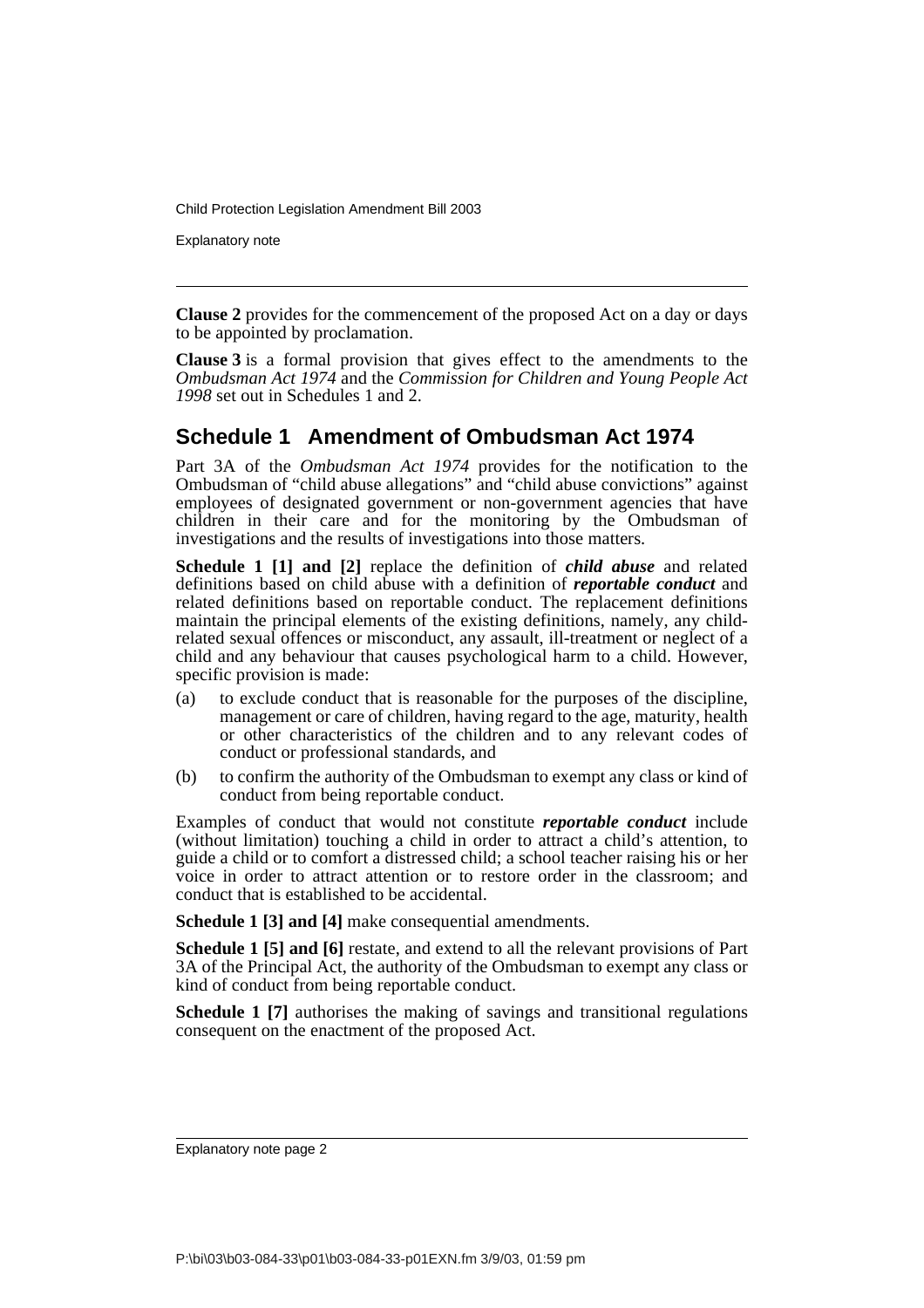Explanatory note

**Schedule 1 [8]** provides that the amendments extend to matters arising before the commencement of the amendments, but not so as to affect action taken with respect to a matter notified to the Ombudsman before that commencement.

## **Schedule 2 Amendment of Commission for Children and Young People Act 1998**

Part 7 of the *Commission for Children and Young People Act 1998* provides for employment screening for child-related employment administered by the Commission and other agencies. As part of that process, the Commission is required to be notified of relevant criminal records and disciplinary proceedings involving child abuse, sexual misconduct and acts of violence by employees. In the case of disciplinary proceedings, the regulations under that Act have limited notifiable sexual misconduct to conduct against, with or in the presence of children.

**Schedule 2 [1]–[3]** make similar amendments to those proposed to the *Ombudsman Act 1974* with respect to replacing the definition of *child abuse* with a definition of *reportable conduct* in order to promote consistency in dealing with these matters. In this case the exemption of conduct of a class or kind from reportable conduct will be effected by the guidelines for employment screening under section 35 of the Principal Act. The amendments do not affect the current obligation with respect to the notification of criminal records relating to adult sexual offences for the purposes of employment screening.

**Schedule 2 [4]–[6]** make consequential changes to the current definition of *relevant disciplinary proceedings* and replace that expression with *relevant employment proceedings*.

**Schedule 2 [7]** alters the duties of employers to report on completed relevant employment proceedings by removing the obligation to report a finding that reportable conduct, or an act of violence, did not occur.

**Schedule 2 [8]** authorises the making of savings and transitional regulations consequent on the enactment of the proposed Act.

**Schedule 2 [9]** provides that the amendments extend to matters arising before the commencement of the amendments, but not so as to affect action taken by the Commission or employers (or any employment screening) in relation to matters notified to the Commission before that commencement.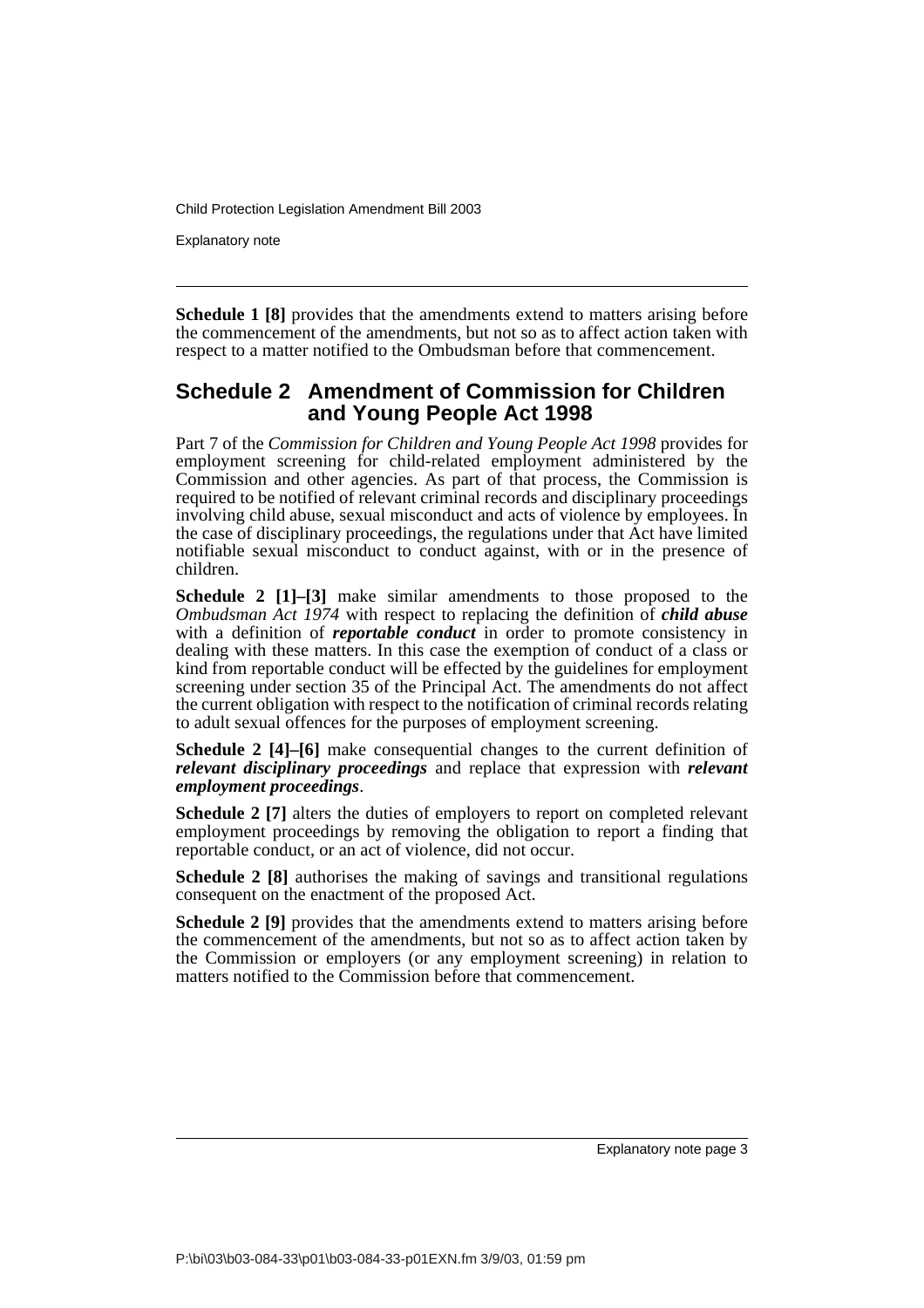Explanatory note

Explanatory note page 4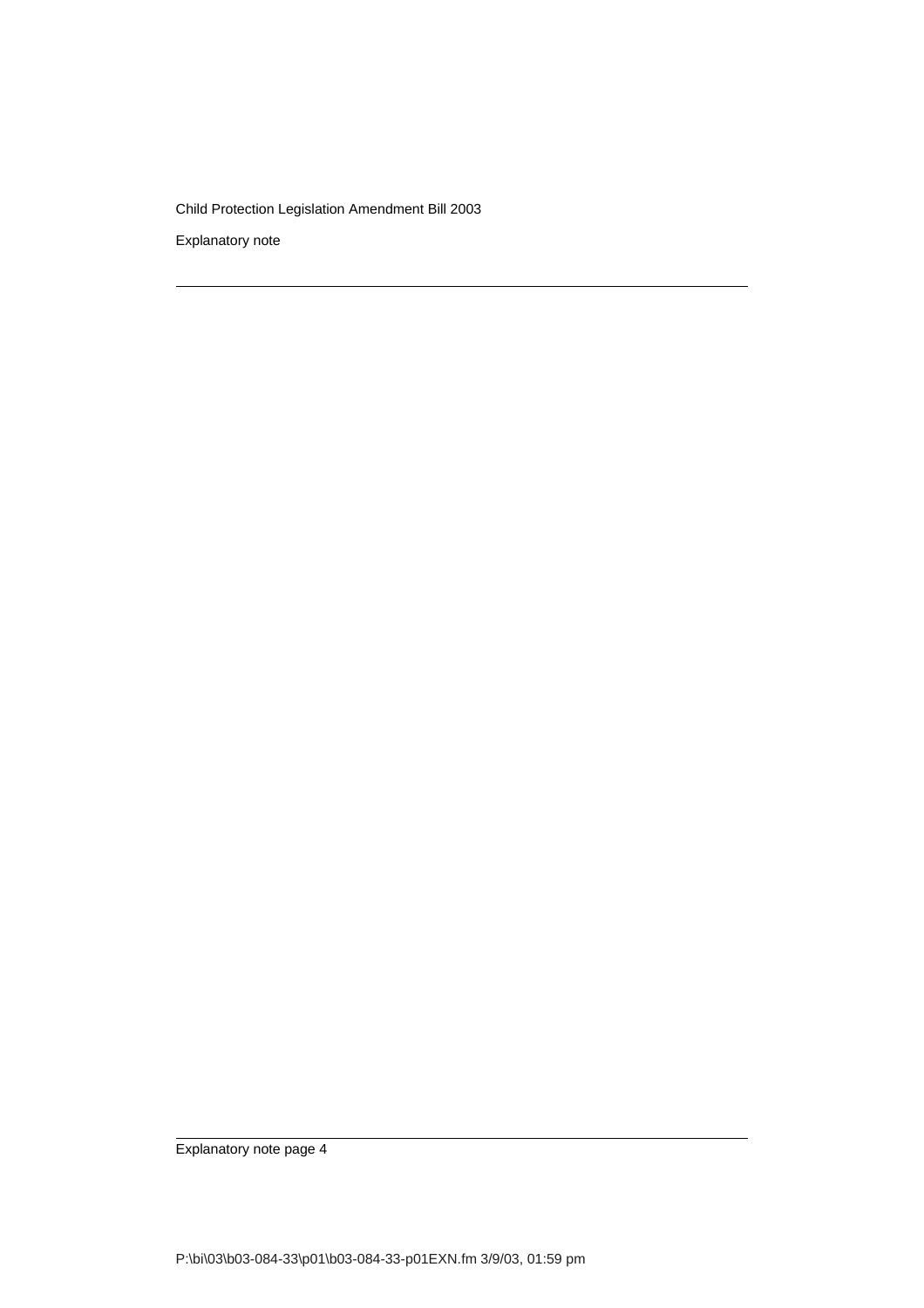First print



New South Wales

# **Child Protection Legislation Amendment Bill 2003**

## **Contents**

|                  |   |                                                                          | Page |
|------------------|---|--------------------------------------------------------------------------|------|
|                  |   | Name of Act                                                              | 2    |
|                  |   | Commencement                                                             | 2    |
|                  | 3 | Amendment of child protection legislation                                | 2    |
| <b>Schedules</b> |   |                                                                          |      |
|                  |   | Amendment of Ombudsman Act 1974 No 68                                    | 3    |
|                  |   | Amendment of Commission for Children and Young<br>People Act 1998 No 146 | 6    |

b03-084-33.p01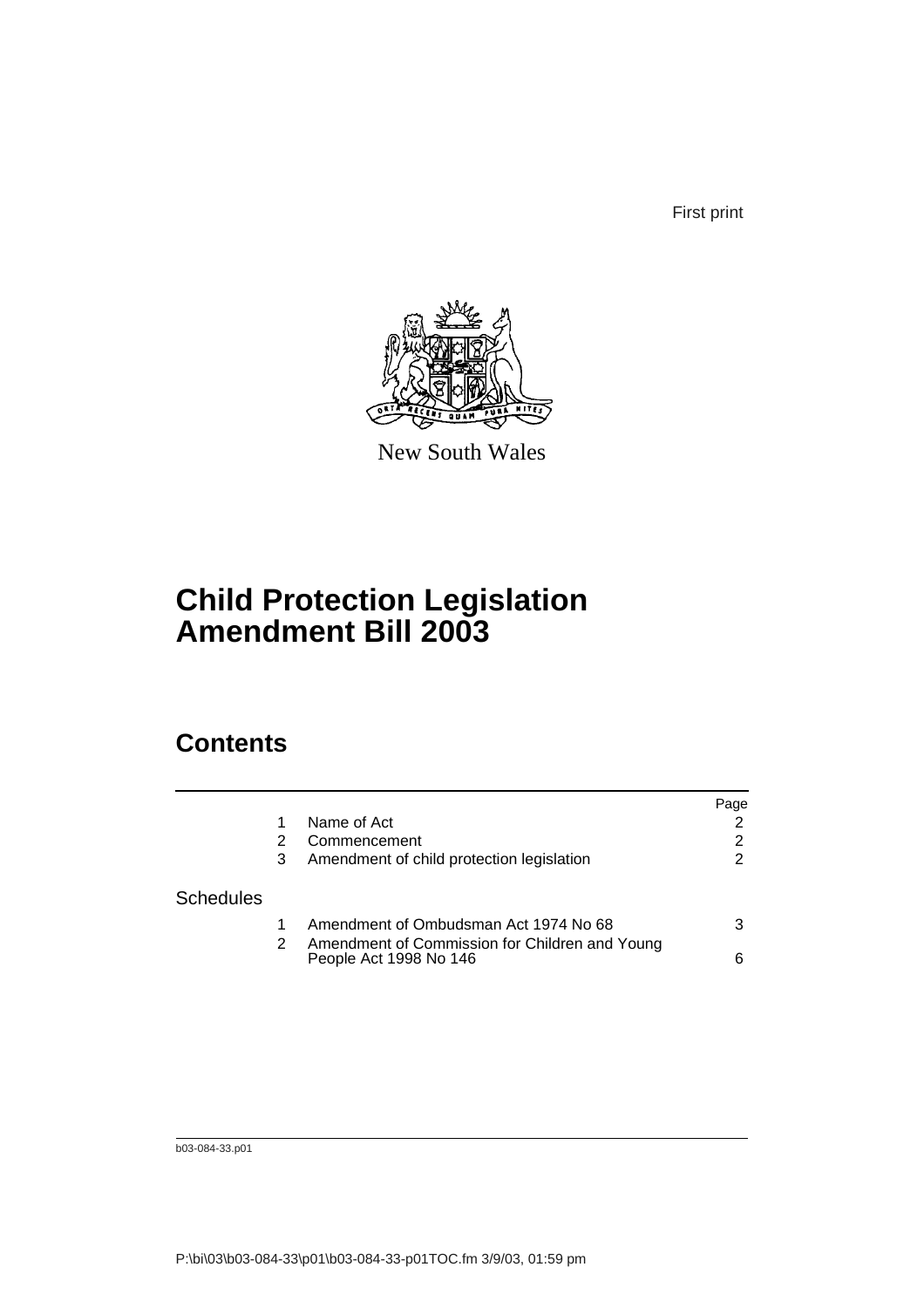**Contents** 

Page

Contents page 2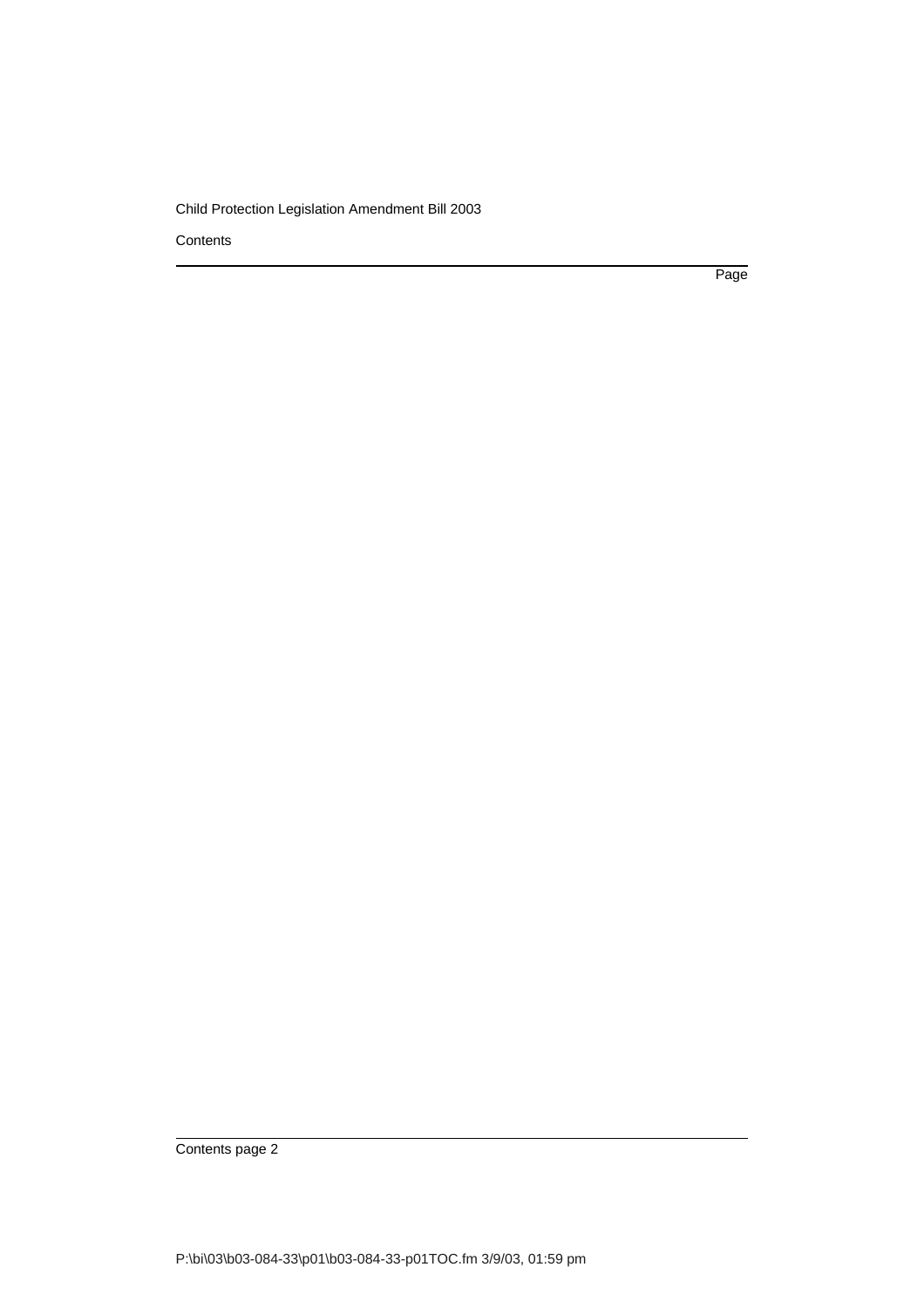

New South Wales

# **Child Protection Legislation Amendment Bill 2003**

No , 2003

## **A Bill for**

An Act to amend the *Ombudsman Act 1974* and the *Commission for Children and Young People Act 1998* with respect to child protection.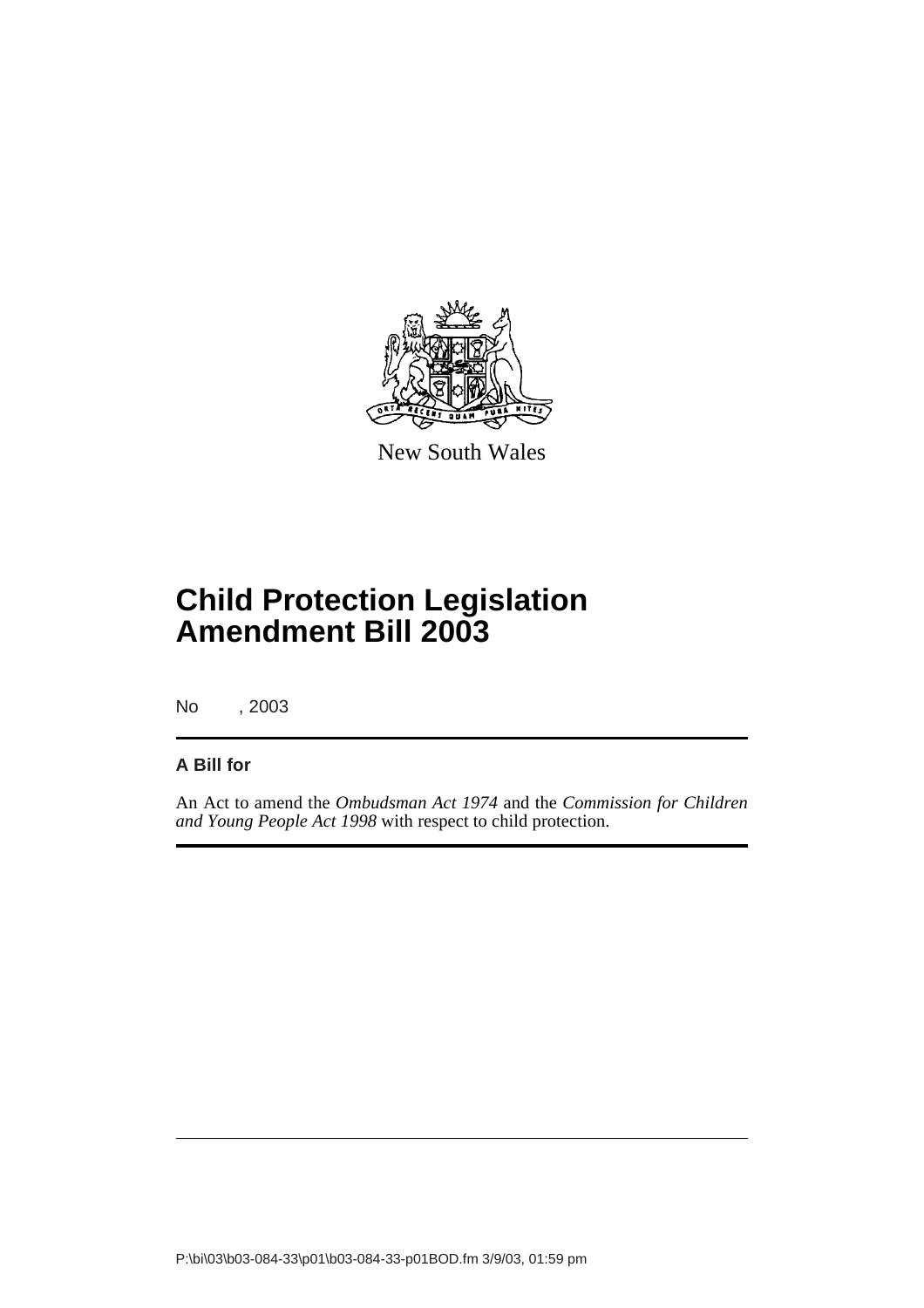<span id="page-7-2"></span><span id="page-7-1"></span><span id="page-7-0"></span>

| The Legislature of New South Wales enacts: |                                                                                                      | 1       |
|--------------------------------------------|------------------------------------------------------------------------------------------------------|---------|
|                                            | <b>Name of Act</b>                                                                                   | 2       |
|                                            | This Act is the Child Protection Legislation Amendment Act 2003.                                     | 3       |
| $\mathbf{2}$                               | <b>Commencement</b>                                                                                  | 4       |
|                                            | This Act commences on a day or days to be appointed by<br>proclamation.                              | 5<br>6  |
| 3                                          | Amendment of child protection legislation                                                            |         |
|                                            | The <i>Ombudsman Act 1974</i> is amended as set out in Schedule 1.<br>(1)                            | 8       |
|                                            | The Commission for Children and Young People Act 1998 is<br>(2)<br>amended as set out in Schedule 2. | 9<br>10 |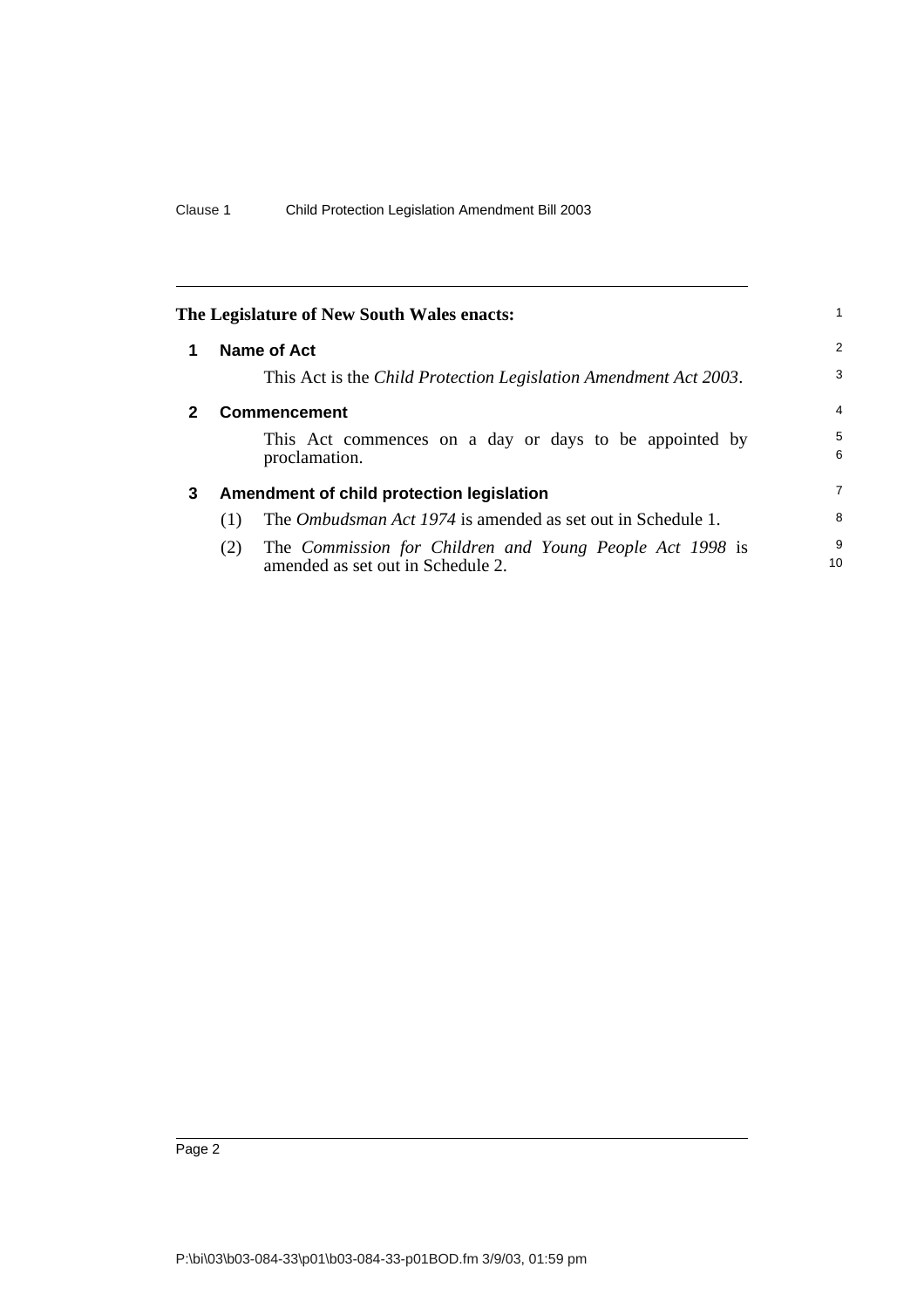Amendment of Ombudsman Act 1974 No 68 Schedule 1

 $\ddot{\phantom{a}}$ 

<span id="page-8-0"></span>

|     |                                | <b>No 68</b> | Schedule 1 Amendment of Ombudsman Act 1974                                                                                                                                                                                                                                                                                                                                                   | 1<br>$\overline{\mathbf{c}}$ |
|-----|--------------------------------|--------------|----------------------------------------------------------------------------------------------------------------------------------------------------------------------------------------------------------------------------------------------------------------------------------------------------------------------------------------------------------------------------------------------|------------------------------|
|     |                                |              | (Section 3 (1))                                                                                                                                                                                                                                                                                                                                                                              | 3                            |
| [1] | <b>Section 25A Definitions</b> |              |                                                                                                                                                                                                                                                                                                                                                                                              | 4                            |
|     |                                |              | Omit the definitions of <i>child abuse</i> , <i>child abuse allegation</i> and <i>child</i><br><i>abuse conviction</i> from section 25A (1).                                                                                                                                                                                                                                                 | 5<br>6                       |
| [2] | <b>Section 25A (1)</b>         |              |                                                                                                                                                                                                                                                                                                                                                                                              | 7                            |
|     |                                |              | Insert in alphabetical order:                                                                                                                                                                                                                                                                                                                                                                | 8                            |
|     |                                |              | <i>reportable conduct means:</i>                                                                                                                                                                                                                                                                                                                                                             | 9                            |
|     |                                | (a)          | any sexual offence, or sexual misconduct, committed<br>against, with or in the presence of a child (including a<br>child pornography offence), or                                                                                                                                                                                                                                            | 10<br>11<br>12               |
|     |                                | (b)          | any assault, ill-treatment or neglect of a child, or                                                                                                                                                                                                                                                                                                                                         | 13                           |
|     |                                | (c)          | any behaviour that causes psychological harm to a<br>child.                                                                                                                                                                                                                                                                                                                                  | 14<br>15                     |
|     |                                |              | whether or not, in any case, with the consent of the child.<br>Reportable conduct does not extend to:                                                                                                                                                                                                                                                                                        | 16<br>17                     |
|     |                                | (a)          | conduct that is reasonable for the purposes of the<br>discipline, management or care of children, having<br>age, maturity, health or other<br>regard to the<br>characteristics of the children and to any relevant codes<br>of conduct or professional standards, or                                                                                                                         | 18<br>19<br>20<br>21<br>22   |
|     |                                | (b)          | conduct of a class or kind exempted from being<br>reportable conduct by the Ombudsman under section<br>$25CA$ .                                                                                                                                                                                                                                                                              | 23<br>24<br>25               |
|     |                                |              | Note. Examples of conduct that would not constitute reportable<br>conduct include (without limitation) touching a child in order to attract a<br>child's attention, to guide a child or to comfort a distressed child; a school<br>teacher raising his or her voice in order to attract attention or to restore<br>order in the classroom; and conduct that is established to be accidental. | 26<br>27<br>28<br>29<br>30   |
|     |                                |              | reportable allegation means an allegation of reportable<br>conduct against a person or an allegation of misconduct that<br>may involve reportable conduct.                                                                                                                                                                                                                                   | 31<br>32<br>33               |
|     |                                |              | <b>reportable conviction</b> means a conviction (including a<br>finding of guilt without the court proceeding to a conviction),<br>in this State or elsewhere, of an offence involving reportable<br>conduct.                                                                                                                                                                                | 34<br>35<br>36<br>37         |

Page 3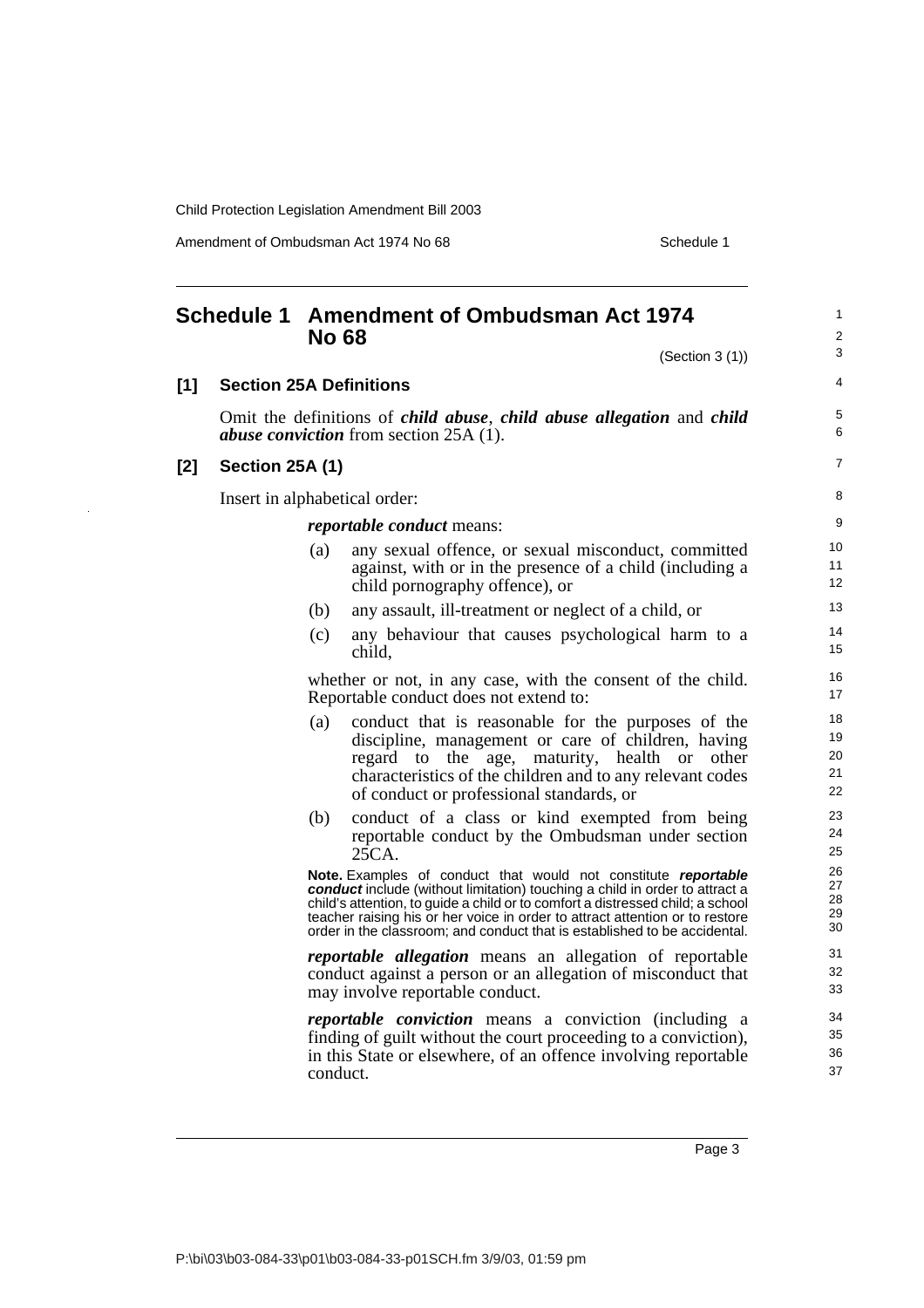#### **[3] Sections 25A (3), 25B (1) (b), 25C, 25E, 25F and 25G and Schedule 1, clause 12 (d)**

Omit "child abuse allegation", "child abuse allegations", "child abuse conviction" and "child abuse convictions" wherever occurring.

1 2

3 4

5 6

Insert instead, respectively, "reportable allegation", "reportable allegations", "reportable conviction" and "reportable convictions".

| [4] |                                      |                     | Sections 25B (1) (a), 25D and 25I                                                                                                                                                                                                       | $\overline{7}$             |
|-----|--------------------------------------|---------------------|-----------------------------------------------------------------------------------------------------------------------------------------------------------------------------------------------------------------------------------------|----------------------------|
|     |                                      |                     | Omit "child abuse" wherever occurring.                                                                                                                                                                                                  | 8                          |
|     |                                      |                     | Insert instead "reportable conduct".                                                                                                                                                                                                    | 9                          |
| [5] |                                      | <b>Ombudsman</b>    | Section 25C Reporting of allegations or convictions to                                                                                                                                                                                  | 10<br>11                   |
|     |                                      |                     | Omit section 25C (4).                                                                                                                                                                                                                   | 12                         |
| [6] |                                      | <b>Section 25CA</b> |                                                                                                                                                                                                                                         | 13                         |
|     |                                      |                     | Insert after section 25C:                                                                                                                                                                                                               | 14                         |
|     | <b>25CA</b>                          |                     | Ombudsman may exempt conduct from reporting                                                                                                                                                                                             | 15                         |
|     |                                      | (1)                 | The Ombudsman may exempt any class or kind of conduct of<br>employees of an agency from being reportable conduct.                                                                                                                       | 16<br>17                   |
|     |                                      | (2)                 | The Ombudsman is to notify the agency concerned of any<br>such exemption.                                                                                                                                                               | 18<br>19                   |
| [7] |                                      |                     | <b>Schedule 2 Savings and transitional provisions</b>                                                                                                                                                                                   | 20                         |
|     | Insert at the end of clause $1(1)$ : |                     |                                                                                                                                                                                                                                         | 21                         |
|     |                                      |                     | Child Protection Legislation Amendment Act 2003                                                                                                                                                                                         | 22                         |
| [8] | Schedule 2, clause 3                 |                     |                                                                                                                                                                                                                                         | 23                         |
|     | Insert after clause 2:               |                     |                                                                                                                                                                                                                                         | 24                         |
|     | 3                                    |                     | <b>Child Protection Legislation Amendment Act 2003</b>                                                                                                                                                                                  | 25                         |
|     |                                      |                     | Subject to any regulations under clause 1, the amendments<br>made to this Act by the Child Protection Legislation<br>Amendment Act 2003 extend to matters arising before the<br>commencement of those amendments, but do not affect any | 26<br>27<br>28<br>29<br>30 |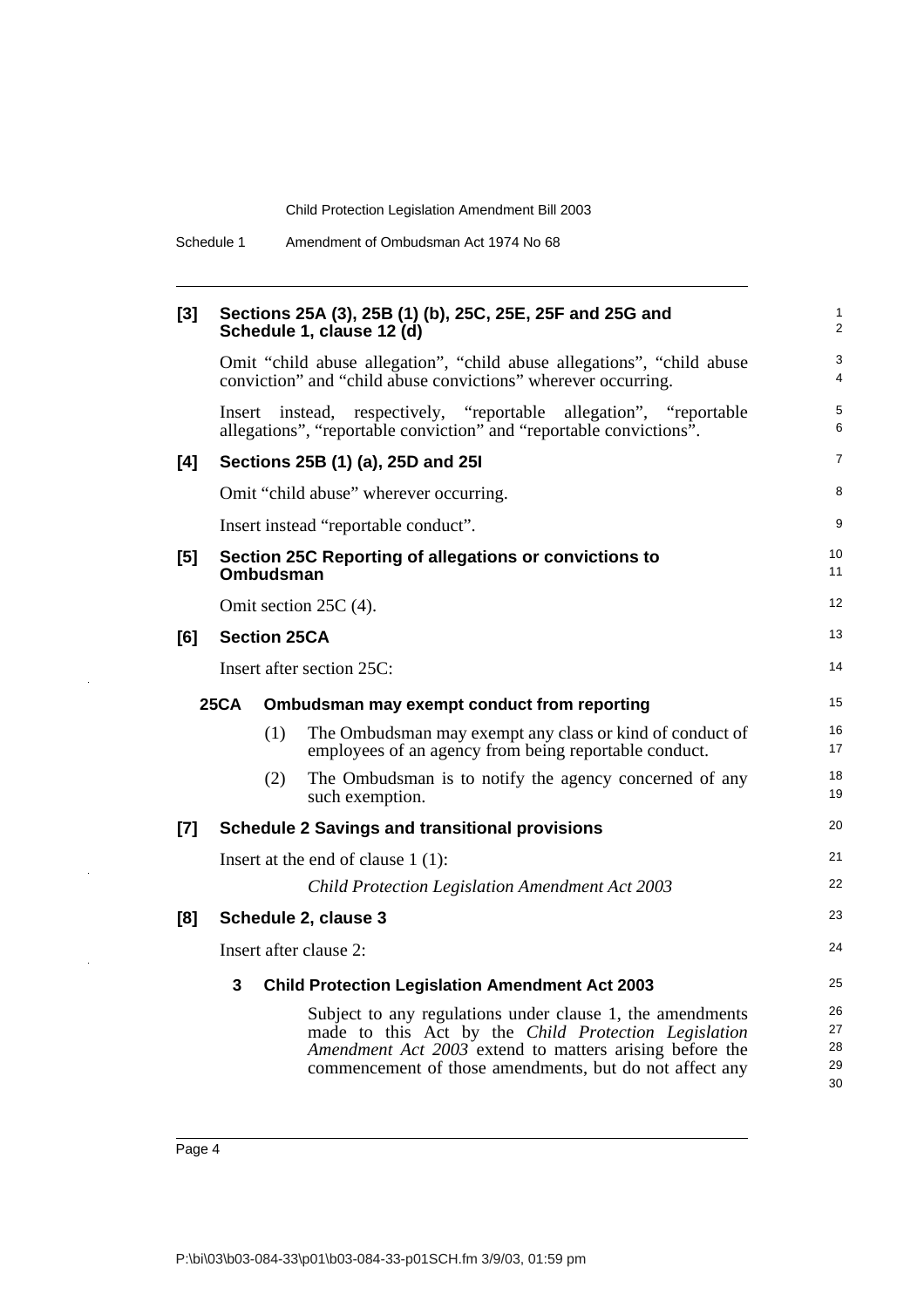Amendment of Ombudsman Act 1974 No 68 Schedule 1

action that is or has been taken by the Ombudsman, or by the head or any employee of an agency, in relation to a matter notified to the Ombudsman before that commencement.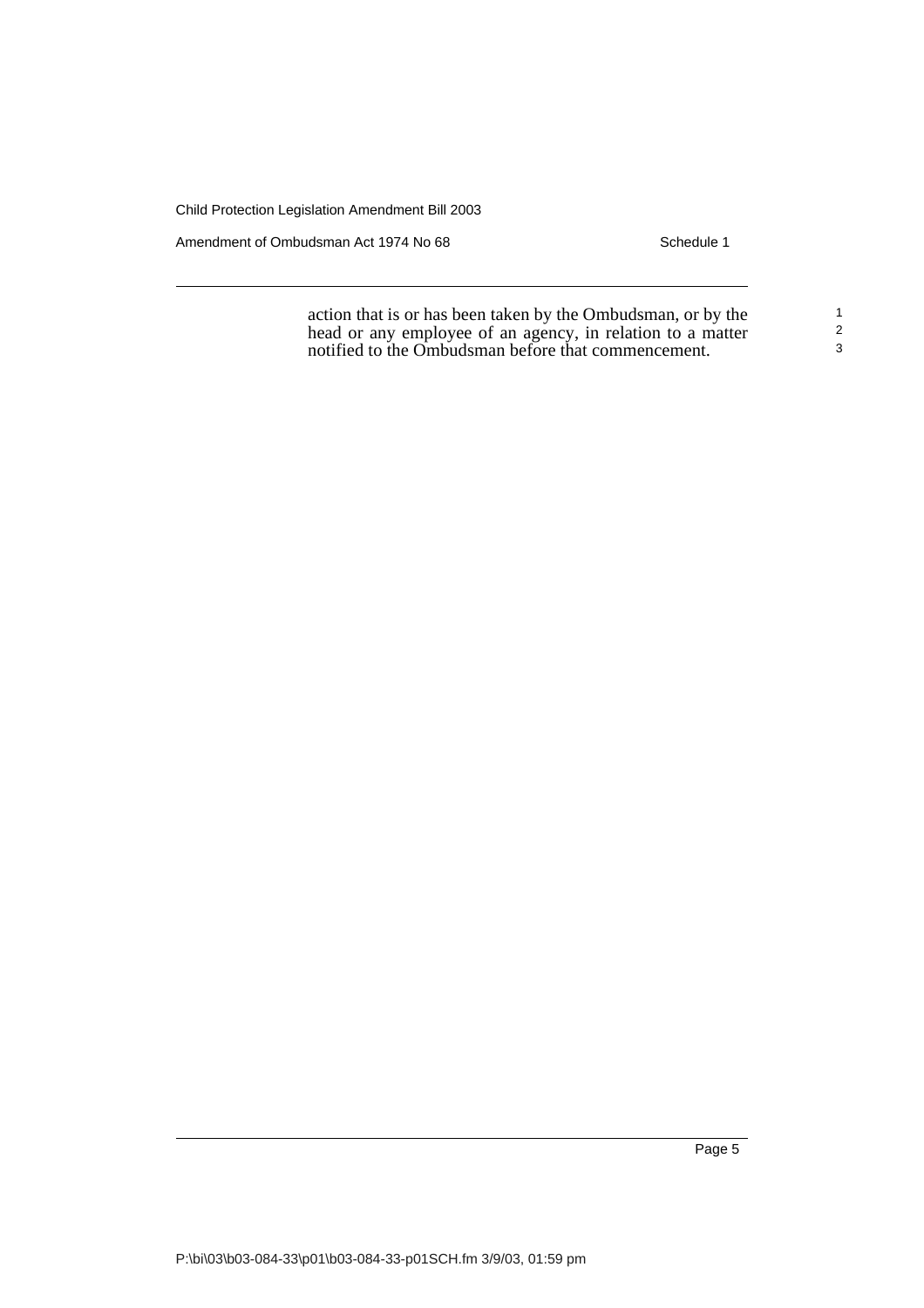Schedule 2 Amendment of Commission for Children and Young People Act 1998 No 146

## <span id="page-11-0"></span>**Schedule 2 Amendment of Commission for Children and Young People Act 1998 No 146**

1 2

|     | (Section 3 (2))                                                                                                                                                                                                                                                                                                                                                                              | 3                          |  |
|-----|----------------------------------------------------------------------------------------------------------------------------------------------------------------------------------------------------------------------------------------------------------------------------------------------------------------------------------------------------------------------------------------------|----------------------------|--|
| [1] | <b>Section 33 Definitions</b>                                                                                                                                                                                                                                                                                                                                                                | 4                          |  |
|     | Omit the definition of <i>child abuse</i> from section 33 (1).                                                                                                                                                                                                                                                                                                                               | 5                          |  |
| [2] | Section 33 (1), definition of "reportable conduct"                                                                                                                                                                                                                                                                                                                                           | 6                          |  |
|     | Insert in alphabetical order:                                                                                                                                                                                                                                                                                                                                                                | $\overline{7}$             |  |
|     | <i>reportable conduct means:</i>                                                                                                                                                                                                                                                                                                                                                             |                            |  |
|     | any sexual offence, or sexual misconduct, committed<br>(a)<br>against, with or in the presence of a child (including a<br>child pornography offence), or                                                                                                                                                                                                                                     | 9<br>10<br>11              |  |
|     | any assault, ill-treatment or neglect of a child, or<br>(b)                                                                                                                                                                                                                                                                                                                                  | 12                         |  |
|     | any behaviour that causes psychological harm to a<br>(c)<br>child.                                                                                                                                                                                                                                                                                                                           | 13<br>14                   |  |
|     | whether or not, in any case, with the consent of the child.<br>Reportable conduct does not extend to:                                                                                                                                                                                                                                                                                        | 15<br>16                   |  |
|     | conduct that is reasonable for the purposes of the<br>(a)<br>discipline, management or care of children, having<br>regard to the age, maturity, health<br>other<br><b>or</b><br>characteristics of the children and to any relevant codes<br>of conduct or professional standards, or                                                                                                        | 17<br>18<br>19<br>20<br>21 |  |
|     | (b)<br>conduct of a class or kind that is exempted from being<br>reportable conduct by the guidelines under section 35.                                                                                                                                                                                                                                                                      | 22<br>23                   |  |
|     | Note. Examples of conduct that would not constitute reportable<br>conduct include (without limitation) touching a child in order to attract a<br>child's attention, to guide a child or to comfort a distressed child; a school<br>teacher raising his or her voice in order to attract attention or to restore<br>order in the classroom; and conduct that is established to be accidental. | 24<br>25<br>26<br>27<br>28 |  |
| [3] | Section 33 (1), definition of "relevant criminal record"                                                                                                                                                                                                                                                                                                                                     | 29                         |  |
|     | Omit "an offence involving sexual activity, acts of indecency, child abuse<br>or child pornography".                                                                                                                                                                                                                                                                                         | 30<br>31                   |  |
|     | Insert instead "an offence involving reportable conduct or any sexual<br>offence".                                                                                                                                                                                                                                                                                                           | 32<br>33                   |  |
|     |                                                                                                                                                                                                                                                                                                                                                                                              |                            |  |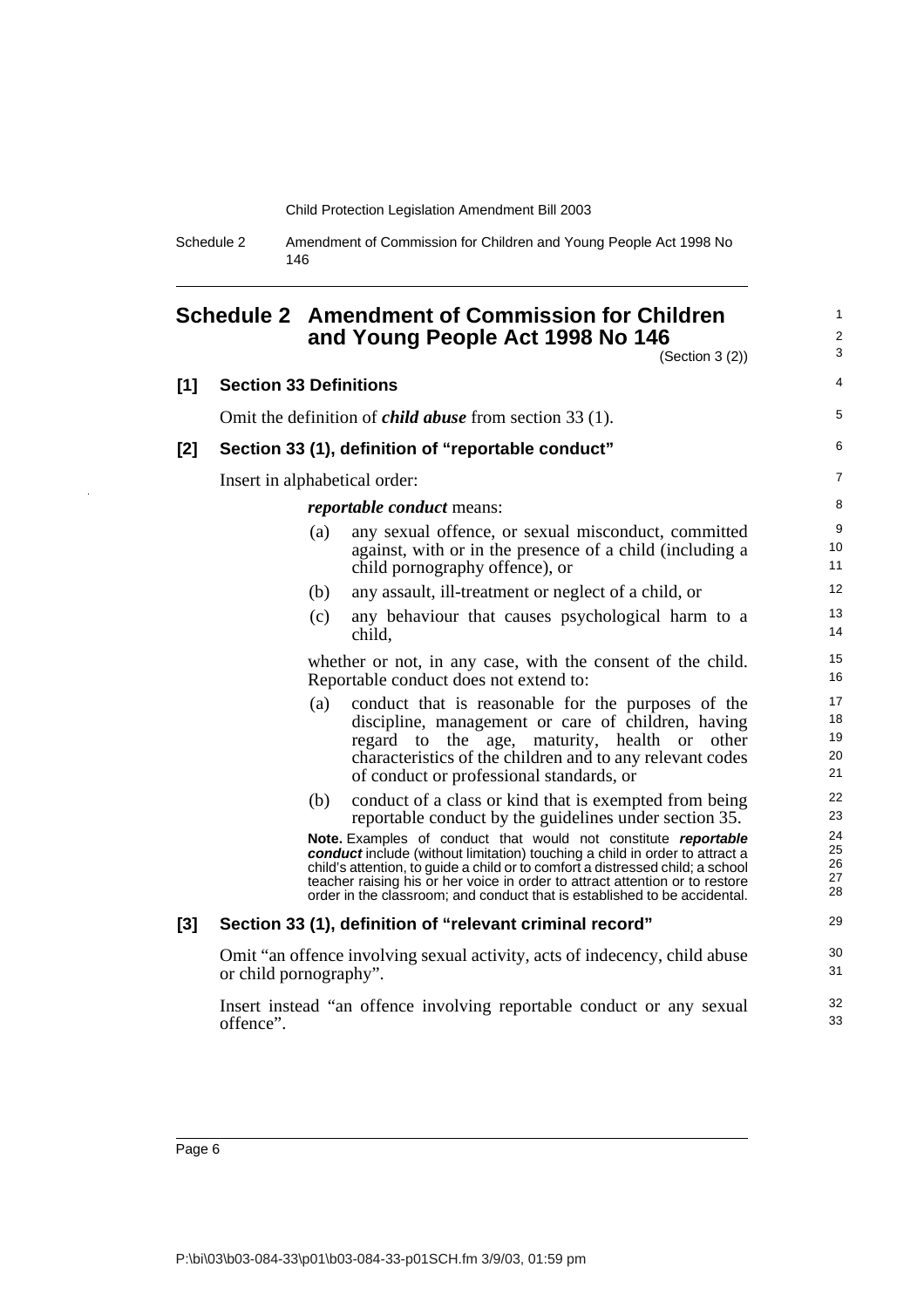Amendment of Commission for Children and Young People Act 1998 No 146 Schedule 2

| [4]   | Section 33 (1), definition of "relevant employment proceedings"                                                                                                                                                                                                                                         | 1                     |
|-------|---------------------------------------------------------------------------------------------------------------------------------------------------------------------------------------------------------------------------------------------------------------------------------------------------------|-----------------------|
|       | Omit the definition of <i>relevant disciplinary proceedings</i> .                                                                                                                                                                                                                                       | $\overline{c}$        |
|       | Insert in alphabetical order:                                                                                                                                                                                                                                                                           |                       |
|       | relevant employment proceedings means<br>(subject to<br>subsection $(2)$ ) disciplinary proceedings (in this State or<br>elsewhere) against an employee by the employer or by a<br>professional or other body that supervises the professional<br>conduct of the employee, being proceedings involving: | 4<br>5<br>6<br>7<br>8 |
|       | reportable conduct by the employee, or<br>(a)                                                                                                                                                                                                                                                           | 9                     |
|       | (b)<br>an act of violence committed by the employee in the<br>course of employment and in the presence of a child.                                                                                                                                                                                      | 10<br>11              |
| [5]   | Sections 33 (2), 34, 36 (1) and 43                                                                                                                                                                                                                                                                      | 12                    |
|       | Omit "relevant disciplinary proceedings" wherever occurring.                                                                                                                                                                                                                                            | 13                    |
|       | Insert instead "relevant employment proceedings".                                                                                                                                                                                                                                                       | 14                    |
| [6]   | <b>Section 33 (4)</b>                                                                                                                                                                                                                                                                                   | 15                    |
|       | Omit "relevant disciplinary proceedings".                                                                                                                                                                                                                                                               | 16                    |
|       | Insert instead "relevant employment proceedings".                                                                                                                                                                                                                                                       | 17                    |
| $[7]$ | Section 39 Duties of employers with respect to relevant<br>employment proceedings                                                                                                                                                                                                                       | 18<br>19              |
|       | Omit "any employee against whom relevant disciplinary proceedings have<br>been completed by the employer (irrespective of the finding in those<br>proceedings)" from section $39(1)$ .                                                                                                                  | 20<br>21<br>22        |
|       | Insert instead "any employee against whom relevant employment<br>proceedings have been completed by the employer (other than<br>proceedings in which a finding is made that the alleged reportable<br>conduct, or the alleged commission of an act of violence, did not occur)".                        | 23<br>24<br>25<br>26  |
| [8]   | Schedule 3 Savings, transitional and other provisions                                                                                                                                                                                                                                                   | 27                    |
|       | Insert at the end of clause $1(1)$ :                                                                                                                                                                                                                                                                    | 28                    |
|       | Child Protection Legislation Amendment Act 2003                                                                                                                                                                                                                                                         | 29                    |

Page 7